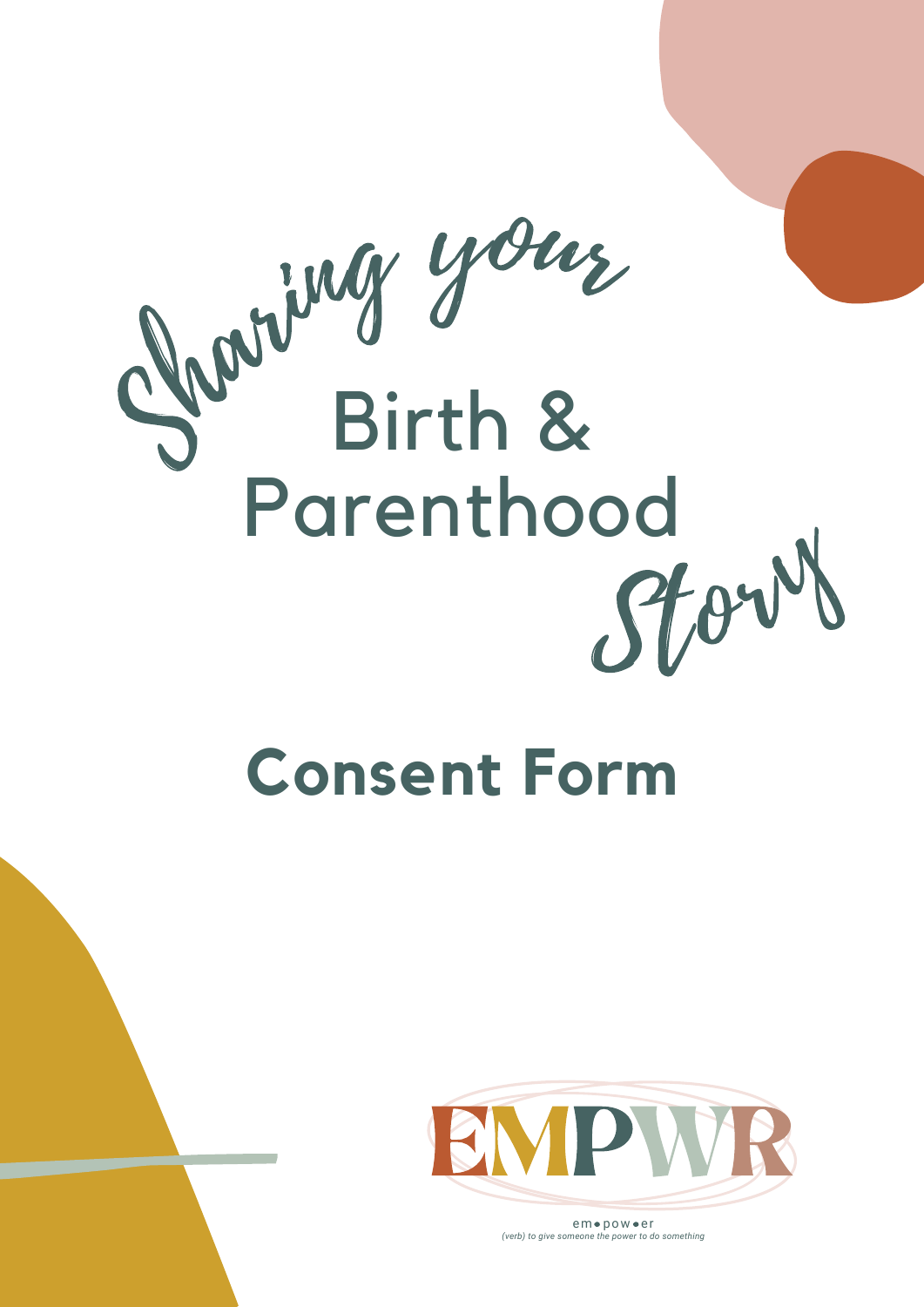# **PERSONAL DETAILS**

Name Pronouns Email address

Phone number

# **PARTNER/CO-PARENT'S DETAILS**

| Name          | Pronouns |
|---------------|----------|
| Email address |          |
|               |          |
| Name          | Pronouns |
| Email address |          |

Please read and tick the following statements indicating your preferences and understanding of the terms and conditions of sharing your story with us.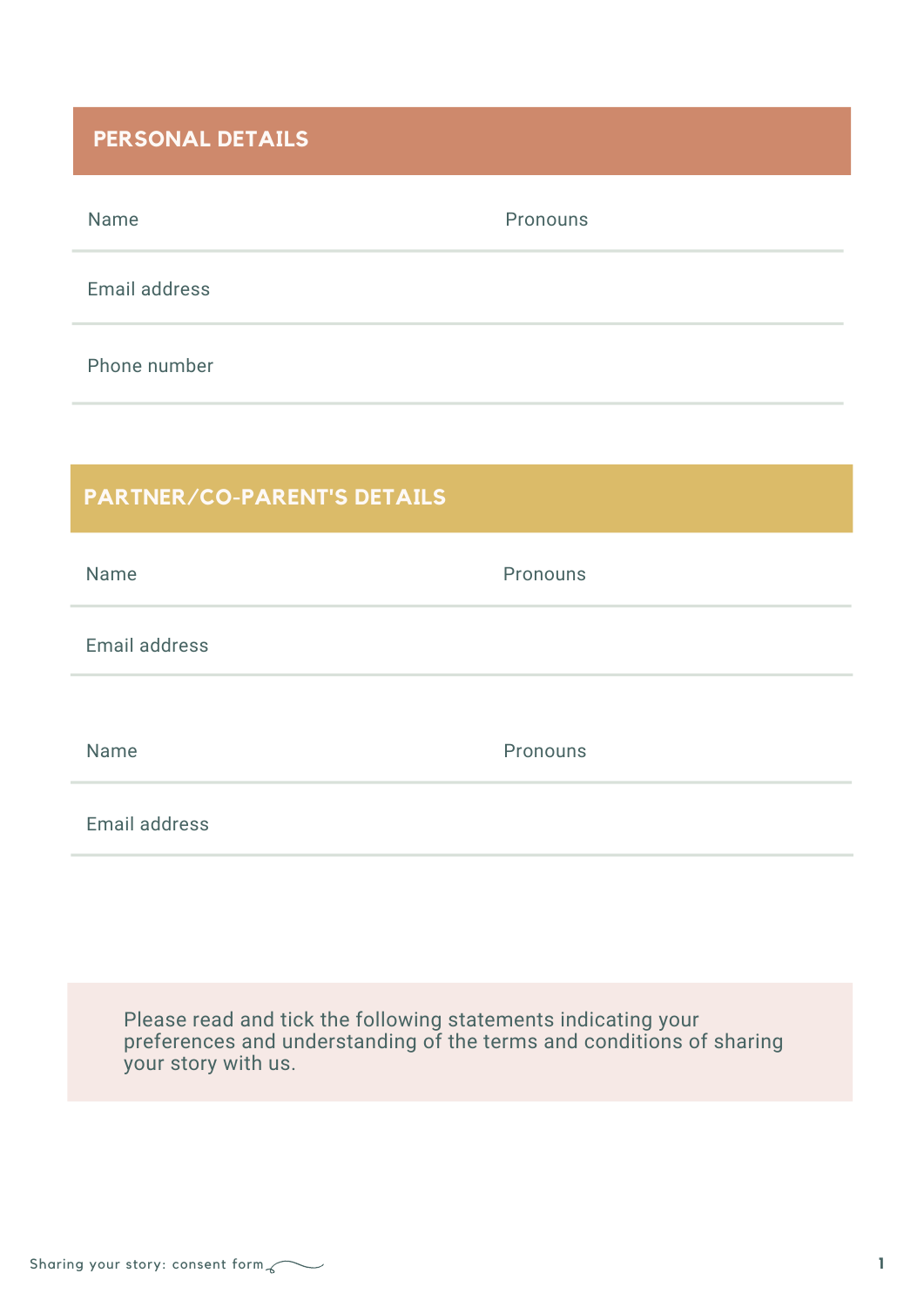- I have gained consent from my partner and anyone else prominently featured in my birth story and they are comfortable to be included.
- I consent to the format and wording of my story to be edited in order to ensure readability of my story. I understand that I will be provided with the opportunity for feedback on the final edit and will be able to make adjustments and comments to ensure that I feel my story is accurately and fairly represented.

# **KOHA**

- I understand that in way of koha for my emotional energy and time, I will be offered a photoshoot (free of charge) of my whanau/family with a professional photographer and that I will receive copies of the photos.
- $\Box$  I understand that there will not be any monetary remuneration for the use of my story or photos at this time or for any future publications.

#### **PLEASE SELECT ONE OPTION**

- I wish to be anonymous and consent to the names in my story being  $\Box$ changed in the interest of confidentiality and anonymity, but understand that anonymity cannot be wholly guaranteed.
- I consent to my name being used in my story and that the photos submitted  $\Box$ or taken during my photoshoot may be published alongside my story.
	- I consent to names being used in my story, but do not wish my photos to be published or shared. The photos will be for my personal use only.

# **IF YOU WISH TO BE ANONYMOUS, PLEASE SELECT ONE OPTION**

 $\Box$  I am happy for the names to be changed and chosen for me by EMPWR.

 $\Box$  I wish to use the following names: